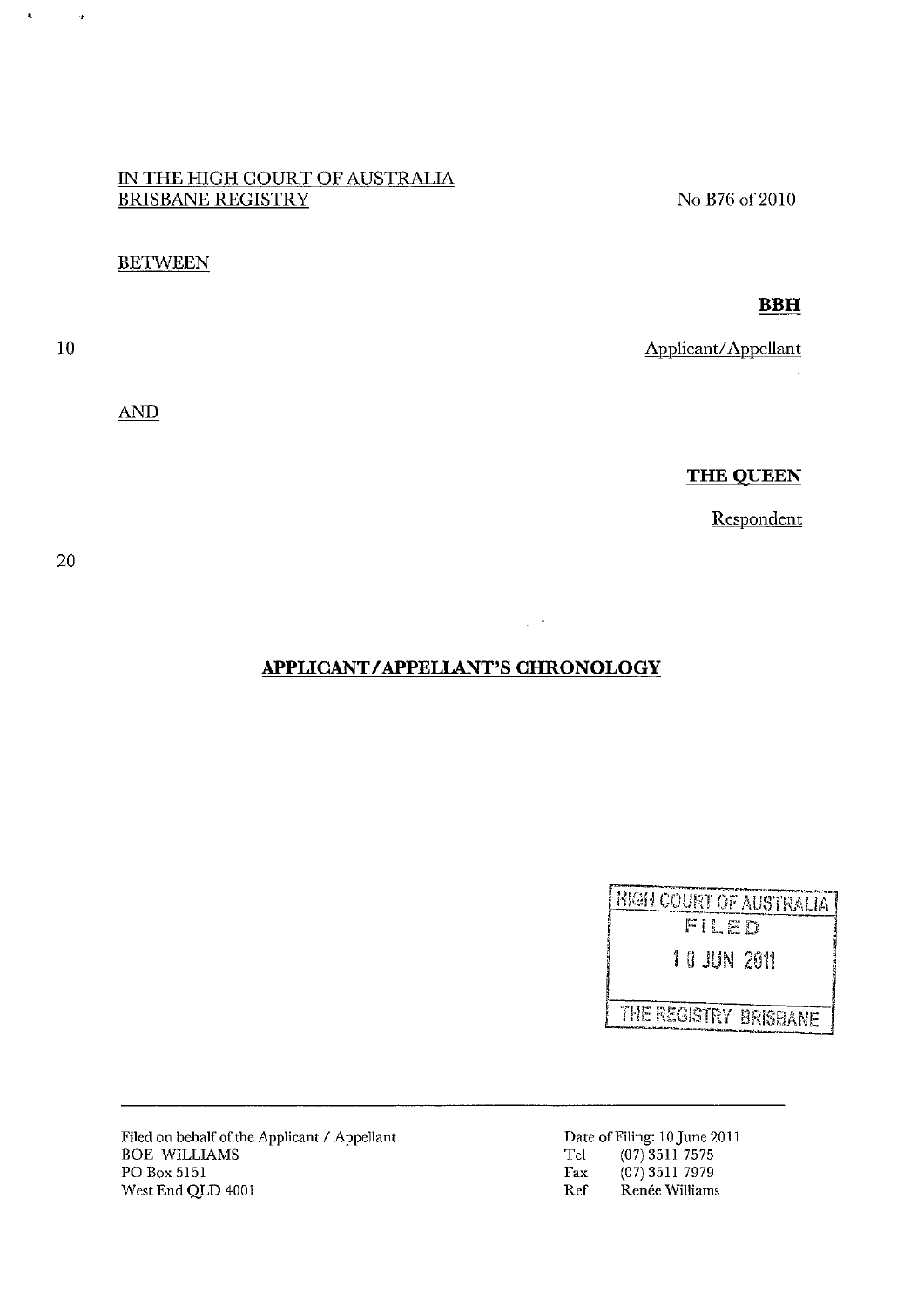### **Part 1: Suitability for publication**

The applicant / appellant certifies that this chronology is in a form suitable for publication on the Internet.

# **Part 11: Chronology**

 $\hat{\mathbf{r}}$ 

 $\bar{\mathbf{v}}$ 

| 10 | Date                                     | Event                                                                                                           | <b>Appeal Book</b><br>Reference |
|----|------------------------------------------|-----------------------------------------------------------------------------------------------------------------|---------------------------------|
|    | 5 July 1983                              | The complainant is born                                                                                         | T38, 77                         |
|    | 11 September 1984                        | W, the complainant's brother is born                                                                            | T69                             |
| 20 | Between 4 July 1987<br>and $6$ July 1988 | Count 2                                                                                                         | T40-42                          |
|    | Between 3 July 1989<br>and 31 March 1999 | Count 1                                                                                                         | $T40-41; 52$                    |
|    | Between 4 July 1989<br>and 6 July 1991   | Count 3                                                                                                         | T41-42                          |
|    | 1992                                     | Visit from the Family Services Department T81; 87-88                                                            |                                 |
| 30 | About 1994                               | The event referred to in W's evidence<br>of something he observed when on a<br>camping trip to his uncle's farm | $T0-75$                         |
|    | 1995                                     | Complainant's parents separate                                                                                  | <b>T80</b>                      |
|    | 1995 / 1996                              | Complainant went to live with her<br>mother for a year and a half                                               | T43; 56; 80;<br>118             |
| 40 | 1996                                     | Complainant's parents divorced                                                                                  | <b>T80</b>                      |
|    | 1997                                     | The applicant / appellant had a<br>relationship with Margaret Carkeet for<br>about 12-18 months                 | T111-112; 126-<br>127           |
|    | 1 September 1996                         | Family Court hearing                                                                                            | T111-112                        |
|    | 2 December 1997                          | Family Court order                                                                                              | T111-112                        |

2

 $\bar{z}$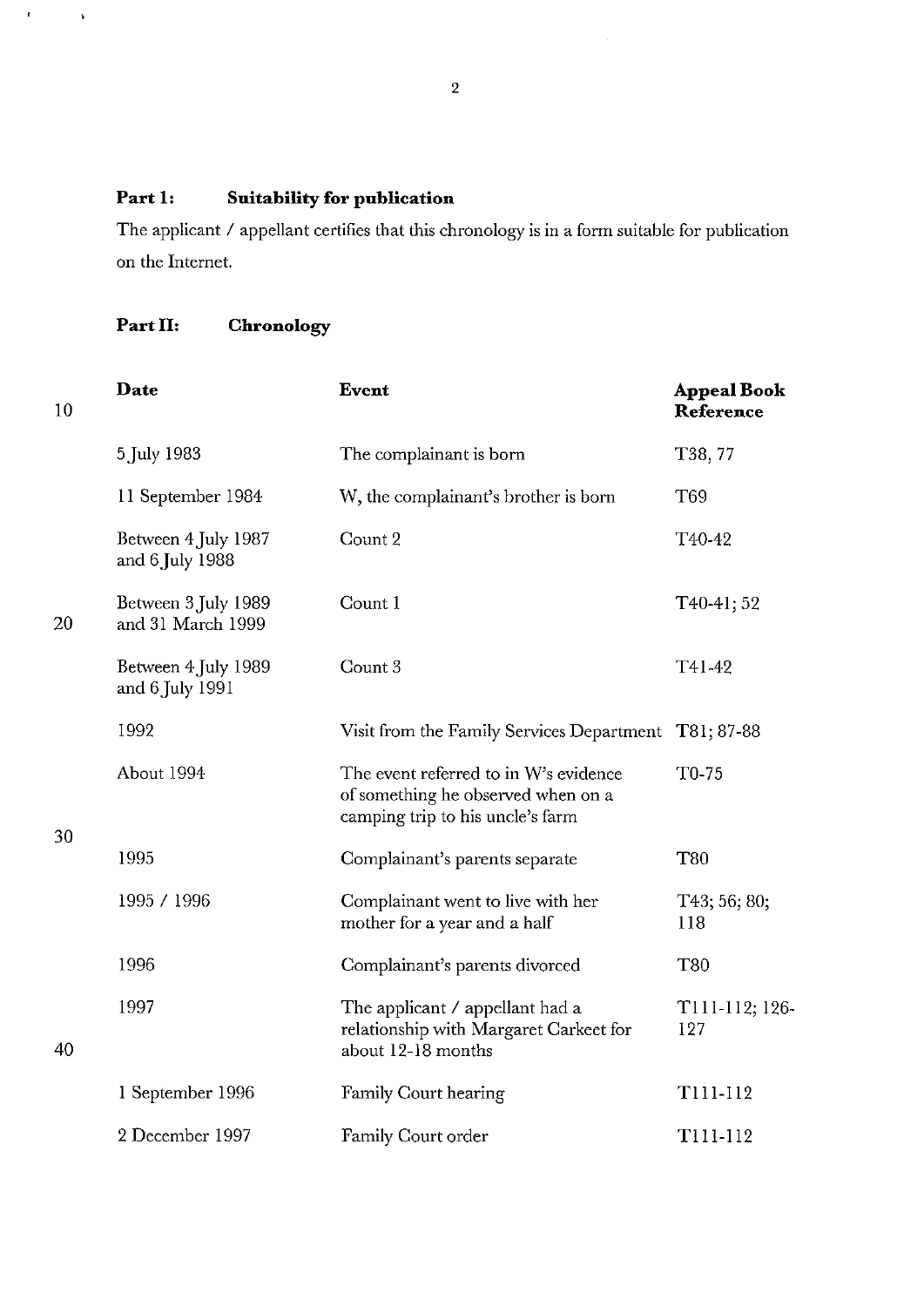|    | Date                                                 | <b>Event</b>                                                                                                                     | <b>Appeal Book</b><br>Reference |
|----|------------------------------------------------------|----------------------------------------------------------------------------------------------------------------------------------|---------------------------------|
|    | 1997                                                 | As a result of the Family Court<br>matter the complainant returned<br>to live with the applicant/appellant                       | T43; 80; 108-<br>109            |
| 10 | Between 4 July 1997<br>and 6 July 199                | Count 4                                                                                                                          | $T45; 60-61; 64$                |
|    | Between 4 July 1997<br>and $6$ July 1999             | Counts 5 and 6                                                                                                                   | T <sub>45</sub> -46             |
| 20 | Between 1 January<br>and 31 March 1999               | Counts 7 and 8                                                                                                                   | T47                             |
|    | On the night after counts<br>7 and 8 were committed  | Counts 9 and 10                                                                                                                  | T47                             |
|    | On the night after counts<br>9 and 10 were committed | Counts 11 and 12                                                                                                                 | T46                             |
|    | Sometime in 1999                                     | The complainant moved back to her<br>mother's for about two months before<br>moving out of home                                  | T47                             |
| 30 | March 1999                                           | The complainant's boyfriend, B, joined<br>the army                                                                               | T105-106                        |
|    | July 1999                                            | B posted to Sydney                                                                                                               | T105-106                        |
|    | About 2000                                           | The complainant first made a complaint<br>to hospital staff that the applicant /<br>appellant had sexually abused her            | T <sub>48</sub> ; 54            |
| 40 | Between 13 March 2000<br>and 28 October 2001         | The complainant wrote a letter to her GP,<br>Dr Haase, in which she said that the<br>applicant/appellant had sexually abused her | T48; 54; 59;<br>94-96           |
|    | April 2000                                           | The complainant wrote to her boyfriend,<br>A about the applicant/appellant's<br>misconduct                                       | T48-50; 90                      |
|    | April 2001                                           | The complainant saw her doctor and told<br>him she had been sexually active for<br>one year                                      | T57                             |

 $\label{eq:2.1} \mathbf{E}(\mathbf{r}) = \mathbf{v}(\mathbf{r})$